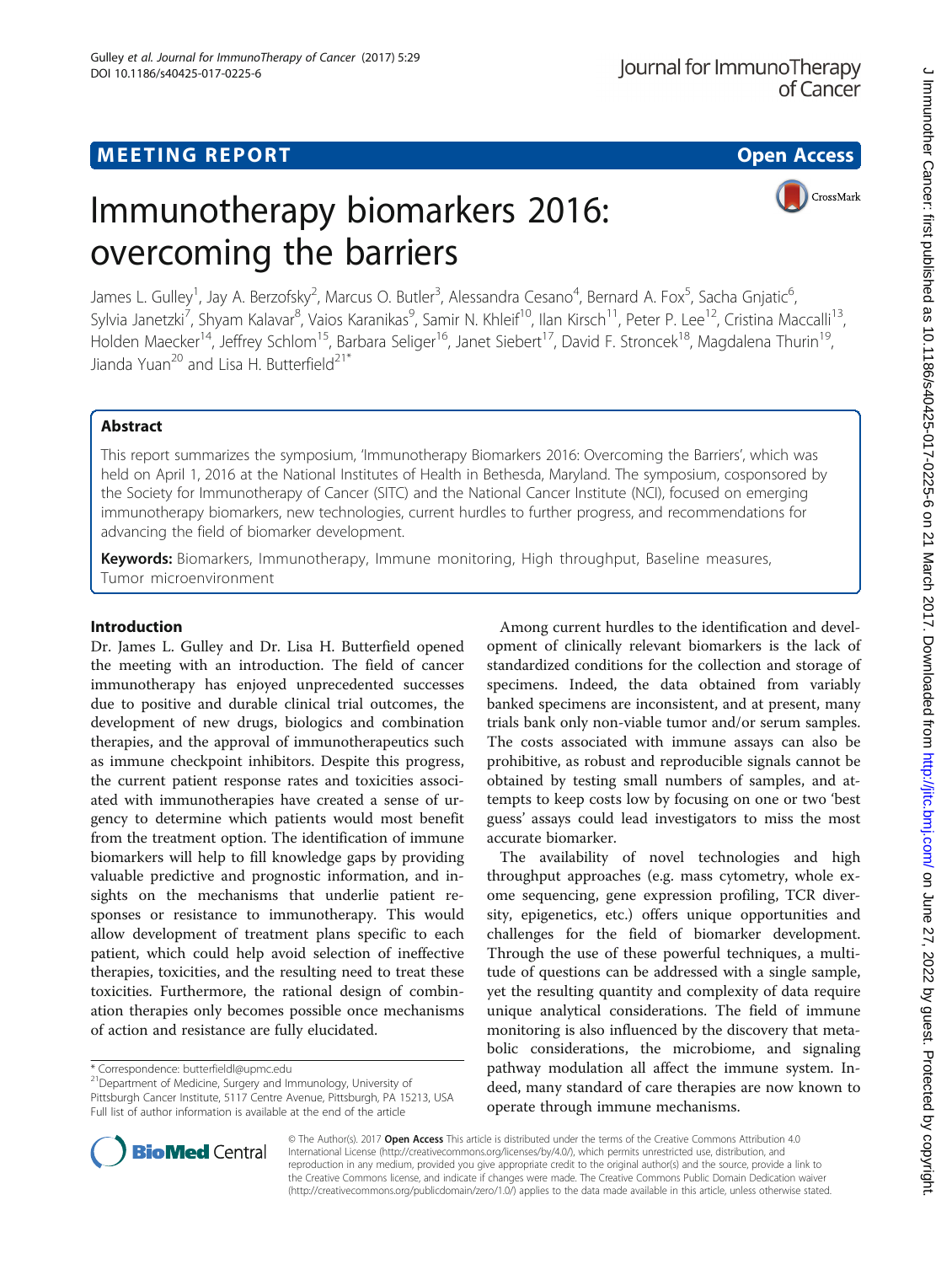The SITC Biomarkers Task Force was convened to address the current state of the field, and recommend avenues for progress. The 'Immunotherapy Biomarkers 2016: Overcoming the Barriers' symposium focused on outcomes of topics addressed by four Task Force Working Groups. Divided between working groups (WGs), the following themes were discussed: Immune monitoring, assay standardization and validation (WG1); New developments in biomarker assays and technologies (WG2); Systematic assessment of immune regulation and modulation (high throughput approaches) (WG3); and Baseline immunity, tumor immune environment and outcome prediction (WG4). This report summarizes the outcomes from the meeting.

## Immunologic monitoring, assay standardization and validation (WG1)

WG1 was introduced by Dr. Magdalena Thurin. Putative biomarkers predictive of response to immunotherapy must undergo high quality and rigorous validation. As a result, very few biomarkers are approved as clinically useful. A major hurdle is that immune modulation affects many cell types and complex interactions while many drugs and small molecule inhibitors target single proteins or pathways. Greater understanding of the complexity of the validation process, especially for markers based on immune response, is needed in order to build up the resources available for immune monitoring. The two volume white papers from WG1, in which the analytical and clinical validation process, and regulatory considerations are discussed in depth, have been published [\[1](#page-8-0), [2\]](#page-8-0).

Dr. Alessandra Cesano presented an overview of the challenges faced in translating biological data into predictive biomarkers and described the example of Prosigna as a cleared diagnostic. A combination of factors from the host, cancer cells, and tumor microenvironment (TME), including the microbiome, shape interactions between the tumor and the immune system. This presents various hurdles, the first being the complexity of integrating these interactions with an informative analyte (DNA, RNA, and proteins) to yield a multivariate, multi-analyte assay. Although tens of thousands of markers in the GVK Biosciences (GVK Bio) Online Clinical Biomarker Database (GOBIOM) developed in collaboration with the U.S. Food and Drug Administration (FDA) have been identified, only a fraction of these have been developed into validated genomic biomarkers for FDA-approved drugs, and none have become multiplex, in vitro companion diagnostics. For a predictive biomarker to be applied in the clinic, it must have analytic (the ability to accurately and reliably measure analytes of interest in clinical specimens representative of the target population) and clinical validity, in addition to clinical utility. Multiple organizations have published guidelines

for the validation of diagnostic tests, with recommendations regarding analytic sensitivity, specificity, reproducibility, and assay robustness [\[3](#page-8-0), [4](#page-8-0)]. Dr. Cesano suggested that the co-development of drugs and companion diagnostics could address the biomarker deficiency. Although such an approach would increase the complexity of drug development, it may make the process more successful, and has great potential value for patients and health system resource utilization.

Dr. Ilan Kirsch detailed the capabilities of highthroughput PCR-based sequencing technology for T cell receptor (TCR) clonality assessment. The basis of this technology arose from the fact that the genes that encode functional immune receptors initially exist in germline DNA as a number of discrete, non-contiguous segments (variable, V, diversity, D, and joining, J). As a prerequisite to the formation of a functional immune receptor, a site-specific DNA breakage and rejoining event occurs that unifies any combination of these segments into a contiguous  $V(D)$  region, which encodes the hypervariable part of the immune receptor. The assay uses forward primers from the V segments, and reverse primers from the J segments, to amplify and then sequence the area of this rearrangement event, thus creating a unique "barcode" of the lymphocyte and all clonal progeny of the rearranged cell. In this way, immunosequencing can quantify and specify every B and/or T cell in a sample of interest with a high degree of sensitivity and reproducibility. The superior accuracy of immunosequencing has been demonstrated in side-by-side comparisons with multi-parameter flow cytometry, in which immunosequencing successfully detected minimal residual disease in samples from patients with both T and B cell hematologic malignancies that were missed by flow cytometric techniques [[5\]](#page-8-0). Additional applications of high-throughput clonality assessment include insights into drug mechanisms, measurements of immune system dynamics, and prognostic potential. In a study using immunosequencing to assess the number and clonality of tumor-infiltrating lymphocytes (TIL) from tissue samples of stage II DNA mismatch repair-proficient colon cancer patients, it was found that patients with belowmedian clonality and TIL number were at higher risk for disease recurrence [\[6](#page-8-0)]. This type of TIL assessment also may predict response to therapy. When applied to the setting of melanoma, patient samples with TIL beneath the median number and level of clonality were less likely to respond to anti-PD-1 therapy [[7\]](#page-8-0).

Dr. Sylvia Janetzki discussed challenges associated with single cell functional immune assay validation. The inherent variability associated with assays such as ELISPOT and intracellular cytokine staining [\[8\]](#page-8-0), due to either the assay itself or due to the sample, needs to be considered. Sample quality must be addressed in pre-analytical validation and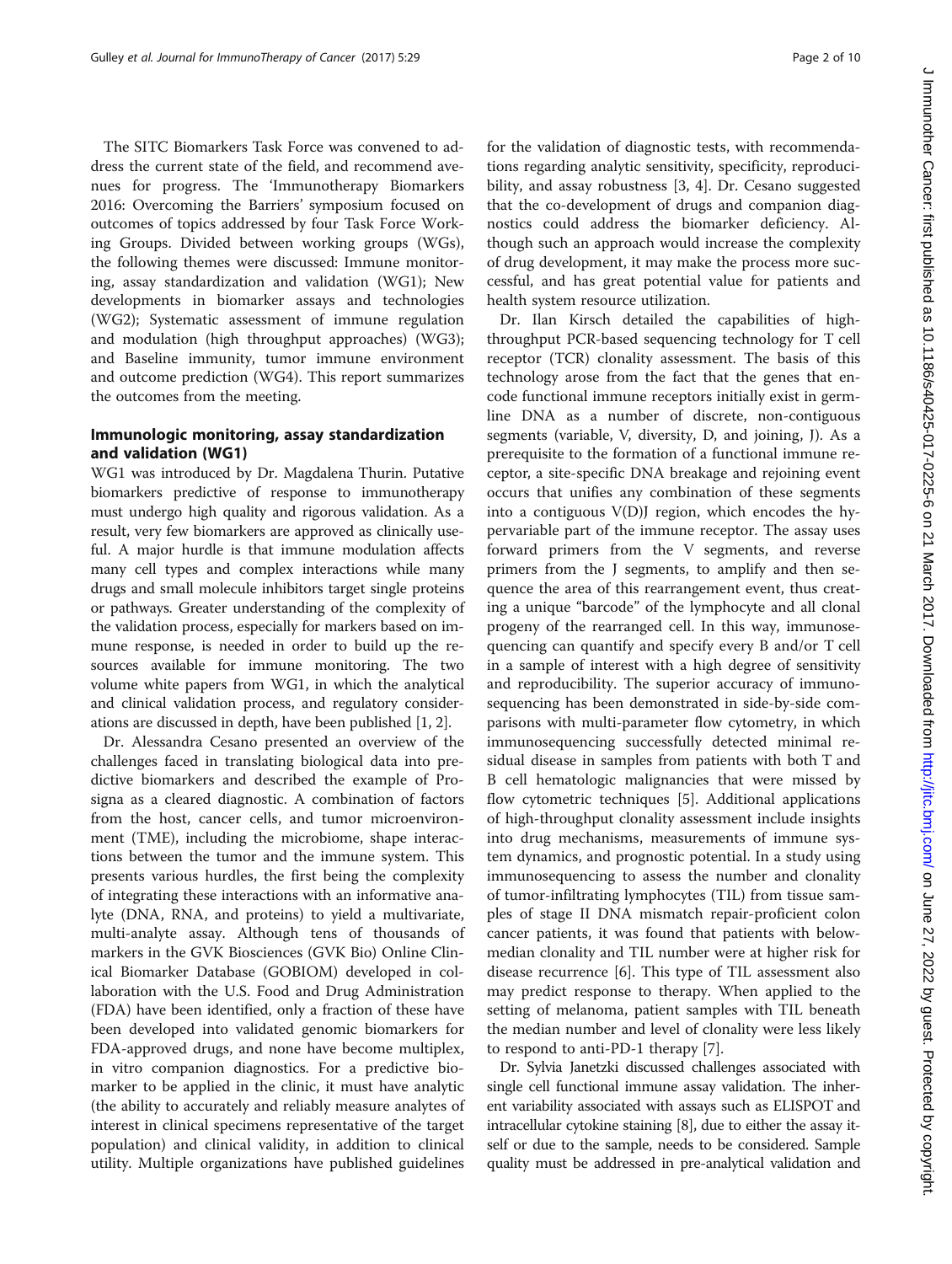many guidelines already exist regarding peripheral blood mononuclear cell (PBMC) processing [\[9](#page-8-0)], avoidance of granulocyte contamination, apoptosis assessment, and overnight resting of samples. Assay variability arises from the lack of standardized protocols as well as the absence of a "gold standard", which makes accuracy impossible to determine. To address the issue of assay variability, participation in proficiency panels [\[10\]](#page-8-0) is recommended, as they provide an analysis of one's own measurement in relation to measurements from many other groups in the field using many different protocols. Open proficiency panel programs already exist for ELISPOT and multimer panels and are available to all labs on a non-profit basis. In addition to evaluating the relative accuracy of data, proficiency panels can be used to identify critical protocol variables that are predictive of assay performance. These critical variables have been collected and summarized in published harmonization guidelines to be used by labs for optimization of assay outcomes [\[11\]](#page-8-0), and are now available for ELISPOT assay and analysis, multimer staining, intracellular cytokine staining (ICS) assay, and gating. Finally, as precision is the most important parameter to ensure confidence in data analysis, intra-assay, inter-assay, and interoperator precision need to be demonstrated in the form of repeatable results with a low false positive rate once assays have been harmonized.

Dr. Shyam Kalavar from the U.S. FDA presented on regulatory considerations for in vitro diagnostic devices in cancer immunotherapy. Companion in vitro diagnostic (IVD) devices provide information that is essential for the safe and effective use of a corresponding therapeutic product (e.g. PD-L1 IHC 22C3 pharmDx diagnostic test manufactured by Dako A/S (now Agilent Technologies)). In contrast, complementary diagnostics are tests that identify a biomarker-defined subset of patients that is expected to respond particularly well to a drug, and aid risk/benefit assessments for individual patients, but are not pre-requisites for receiving the drug (i.e., are not companion diagnostics). An example of a complementary IVD device is PD-L1 IHC 28–8, manufactured by Dako A/S (now Agilent Technologies) for non-squamous NSCLC and melanoma. As commercialization of IVD requires FDA clearance, a key regulatory question is whether adequate analytical and clinical performance data are available to be approved contemporaneously with the drug approval. In the case of immunohistochemistry-based assays such as PD-L1 IHC 22C3, analytical validation studies include biochemical characterization of the antibody, tests of assay sensitivity and specificity, precision, inter-laboratory reproducibility, assay robustness, the impact of pre-analytical variables, stability, and control cell line validation. Additional information regarding IVD regulation is available in guidance documents provided by the FDA to help direct validation of such devices.

Each section of the meeting had time for a panel discussion. The speakers addressed several questions, including those relating to publication of assay details for proper evaluation by the field.

## New developments in biomarker assays and new technologies (WG2)

Dr. Jianda Yuan introduced the WG2 areas of focus. Over the past year, the members of Biomarkers WG2 have collaborated to evaluate new technologies. These include quantitative real-time PCR-assisted cell counting (qPACC) [[12](#page-8-0)], protein microarray ('seromics') [\[13](#page-8-0)], flow and mass cytometry [\[14](#page-8-0)], multiplexed tissue biomarker imaging [[15](#page-8-0)], and whole exome sequencing for mutation load/ neoantigen discovery [\[16\]](#page-8-0). All the resulting papers have been published in the Journal for ImmunoTherapy of Cancer (JITC) technology primer series [\[17](#page-8-0)–[23](#page-8-0)], with still more on the horizon. Additionally, the WG2 white paper highlights novel technologies and emerging biomarkers relevant to individualized cancer immunotherapy, with recommendations for best practices unique to each [\[24\]](#page-8-0).

As the prognostic power of TILs continues to gain widespread recognition [[25](#page-8-0), [26](#page-8-0)], Dr. Bernard A. Fox believes that multispectral imaging is critical to advancing our understanding of the complex interactions in the TME. Using markers of immune cell subsets, phenotype, and function [[27\]](#page-8-0), standardized multispectral immunohistochemistry is ideally suited to address interactions between multiple parameters, especially when patient sample availability is a consideration. However, difficulties associated with this technique include high background fluorescence, availability of antibodies, photobleaching, and image analysis [\[28\]](#page-8-0). The development of a tyramide signal amplification reagent was a breakthrough in multispectral technology that obviates such issues. This technique was used to interrogate tumors from a cohort of patients with melanoma to determine that the CD8:FoxP3 ratio predicts ability to generate TIL, the predictive power for which increases with the addition of PD-L1 [\[29\]](#page-8-0). The examination of multiple parameters thus offers value compared to single parameter analysis in a complex environment where ratios, relative positions, and functional analyses are mechanistically important. Dr. Fox suggested that advancements in multispectral imaging technology could provide support for stratification of patients for clinical trials in the future.

Dr. Jianda Yuan described how next-generation sequencing technologies such as whole exome sequencing are paving the way for precision oncology. Mutation-derived antigens (neoantigens) have long been an area of research interest, but the patient-specific nature of neoantigens represented a hurdle to the broader application of these data for a therapeutic purpose. The advent of whole exome sequencing has allowed for a comprehensive description of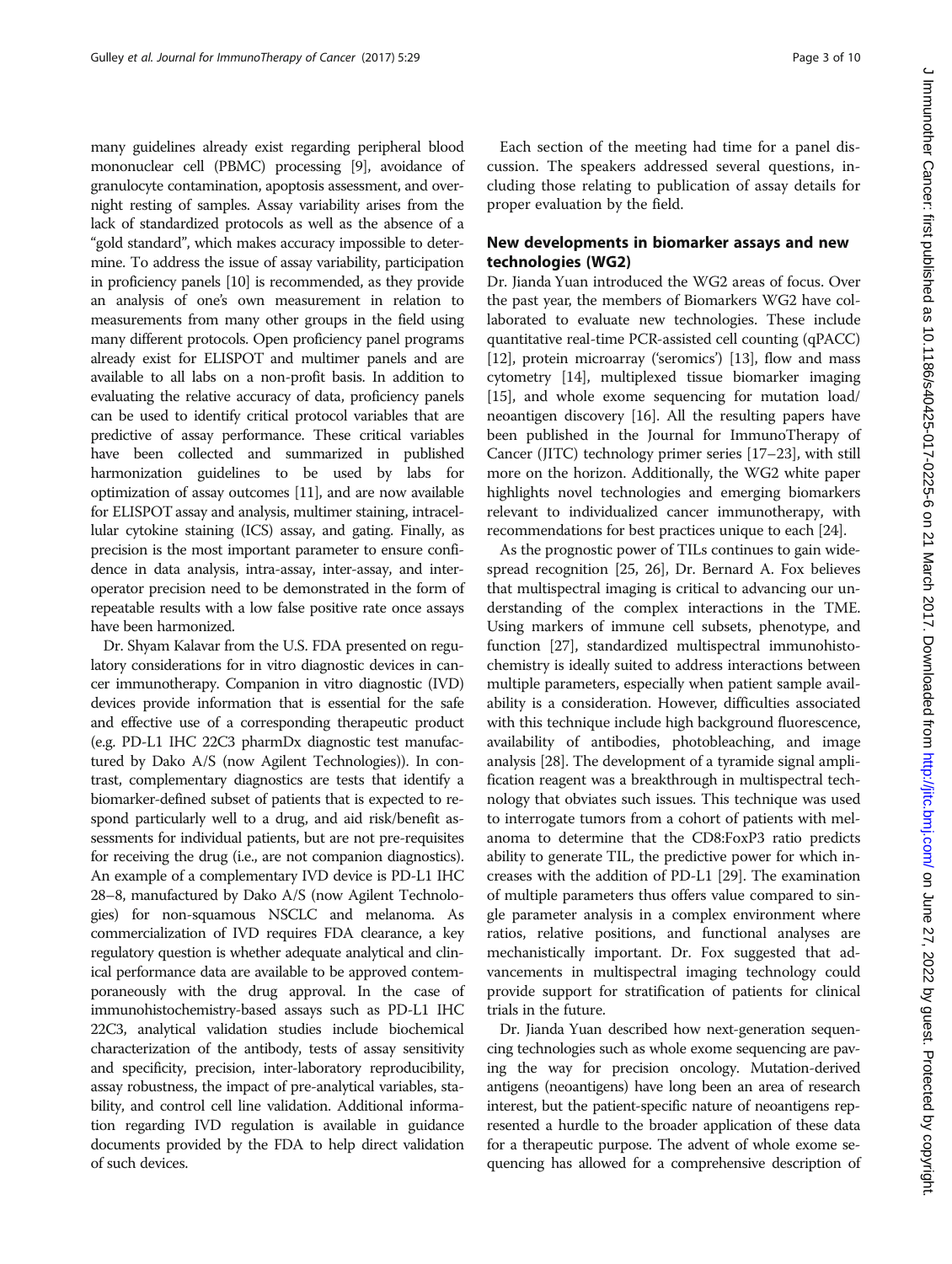the mutation load, termed the "mutational landscape", which has been a valuable resource to the field of immunotherapy, since neoantigen immunogenicity has been shown to be a correlate of response to treatment. For example, neoantigen-specific T cell reactivity was demonstrated via tumor exome sequencing in ipilimumab-responsive melanoma [[30](#page-8-0)], and most patients who responded to ipilimumab treatment had a relatively high mutation load [[31](#page-8-0)]. Similarly, the nonsynonymous mutation burden was associated with clinical benefit of anti-PD-1 therapy in patients with NSCLC [\[32](#page-8-0)], and MMR deficiency in colorectal cancer correlated with better clinical response to PD-1 blockade [\[33](#page-8-0)]. Potential uses of whole exome sequencing for neoantigen discovery and precision oncology include: prediction of patient response to vaccine and cancer immunotherapy, identification of new targets, therapeutic neoantigen vaccination, adaptive neoantigen T cell transfer therapy, and the design of effective combination immunotherapies. Strategies to move the field forward include combining approaches that integrate function (e.g. ELISPOT), phenotype (e.g. multicolor flow cytometry), and signature (e.g. whole exome sequencing, gene expression profile).

Dr. Holden Maecker spoke of the need to systematically measure immunocompetence in cancer patients, as traditional radiation and chemotherapy can be immunosuppressive, and immunotherapeutic agents interact directly with the immune system. Such an assessment of circulating immune subsets and functions could be prognostic of an overall response or a response to specific agents [[34](#page-8-0)]. Mass cytometry (CyTOF) is a powerful alternative to fluorescence flow cytometry that can simultaneously assess multiple parameters with little to no spillover between channels. Dr. Maecker described two studies that employed the use of CyTOF technology to interrogate the immune systems of cancer patients at various time points, both of which suggested that specific immune profiles may be prognostic for response to immunotherapy. In particular, the presence of CD8+ central memory T cells and/or IL-2-producing T cells were associated with response to treatment. This immune profile may be a common predictor across multiple chronic conditions, as lack of CD8+ T cells that make IL-2 has been associated with disease progression in HIV [[35](#page-8-0)]. The mTOR pathway might represent a means of boosting the central memory compartment in order to improve response rates for immunotherapies, as mTOR inhibition has been shown to reduce PD-1 expression and increase central memory T cells [[36](#page-8-0), [37\]](#page-8-0).

Multifaceted immunomonitoring techniques to identify biomarkers predictive of clinical outcome were addressed by Dr. Cristina Maccalli. To capture the complexity of tumor-immune cell interactions, a multifaceted approach integrates different techniques for assessing immune cell phenotypes, functional capabilities, and negative J Immunother Cancer: first published as 10.1186/s40425-017-0225-6 on 21 March 2017. Downloaded from http://jjtc.bmj.com/ on June 27, 2022 by guest. Protected by copyright J mmunother Cancer: first published as 10.1186/s40425-017-0225-6 on 21 March 2017. Downloaded from June 21, 2022 by guest. Protected by copyright.

immunoregulatory factors within the same patient sample. Such an approach was applied in a multicenter, controlled study of patients with melanoma being treated with an anti-CTLA-4 agent plus chemotherapy [[38](#page-8-0), [39](#page-8-0)]. Initially, standardized multiparameter flow cytometry was used for phenotype analysis of peripheral blood mononuclear cells (PBMC) to identify different subsets of T cells, NK cells, and B cells both at baseline and treatment. Soluble serum factors such as secreted natural killer group 2D (NKG2D) receptor ligands, which are upregulated in tumor cells and can impair T cell responses were also measured. These data were integrated with classification and regression trees (CART) and an interesting finding emerged, in which patients with longer overall survival were lacking the soluble ligand and had an increase in the frequency of CD4+ BTLA+ memory T cells and Th17-like cells at baseline. Further investigation with functional assays revealed a correlation between antigen-specific T cell responses and clinical outcomes [[40](#page-8-0)]. Thus, multifaceted immunomonitoring platforms can help identify a functional immunological signature predictive of clinical outcome to immunotherapy, although this platform needs to be optimized and validated with a large cohort of patients undergoing immunotherapy treatments. Dr. Maccalli concluded by stating that the contemporaneous analysis of tumor and peripheral blood could define whether i) a specific tumor immunophenotype is characterized by a distinct peripheral blood gene signature and ii) those signatures correlate with clinical outcome. If it proves that gene signatures correlate with a peripheral blood cell subset phenotype, this would allow a detailed characterization of specific immunophenotype associated with patients' clinical outcome.

The WG2 section had a panel discussion with the speakers. Topics discussed included the timing of sample testing, analysis of primary tumors and metastases, and the extent to which technologies and approaches can be prioritized based on existing data.

## Assessment of immune regulation and modulation systematically (high throughput approaches) (WG3)

Dr. David F. Stroncek presented the areas focused on by the third WG. WG3 sought to provide guidance on which tissue sources should be considered for analysis and monitoring during the process of clinical trial design. Sample materials discussed included serum/plasma, peripheral blood leukocytes, and the microbiome (a focus of the WG3 white paper). In addition, the means by which the tissue should be evaluated, such as proteomics, flow cytometry, gene expression, micro RNA expression, and mutation analysis approaches were considered, along with recommendations for data analysis. Adoptive cell therapies were also discussed. The rapid evolution of the science, and of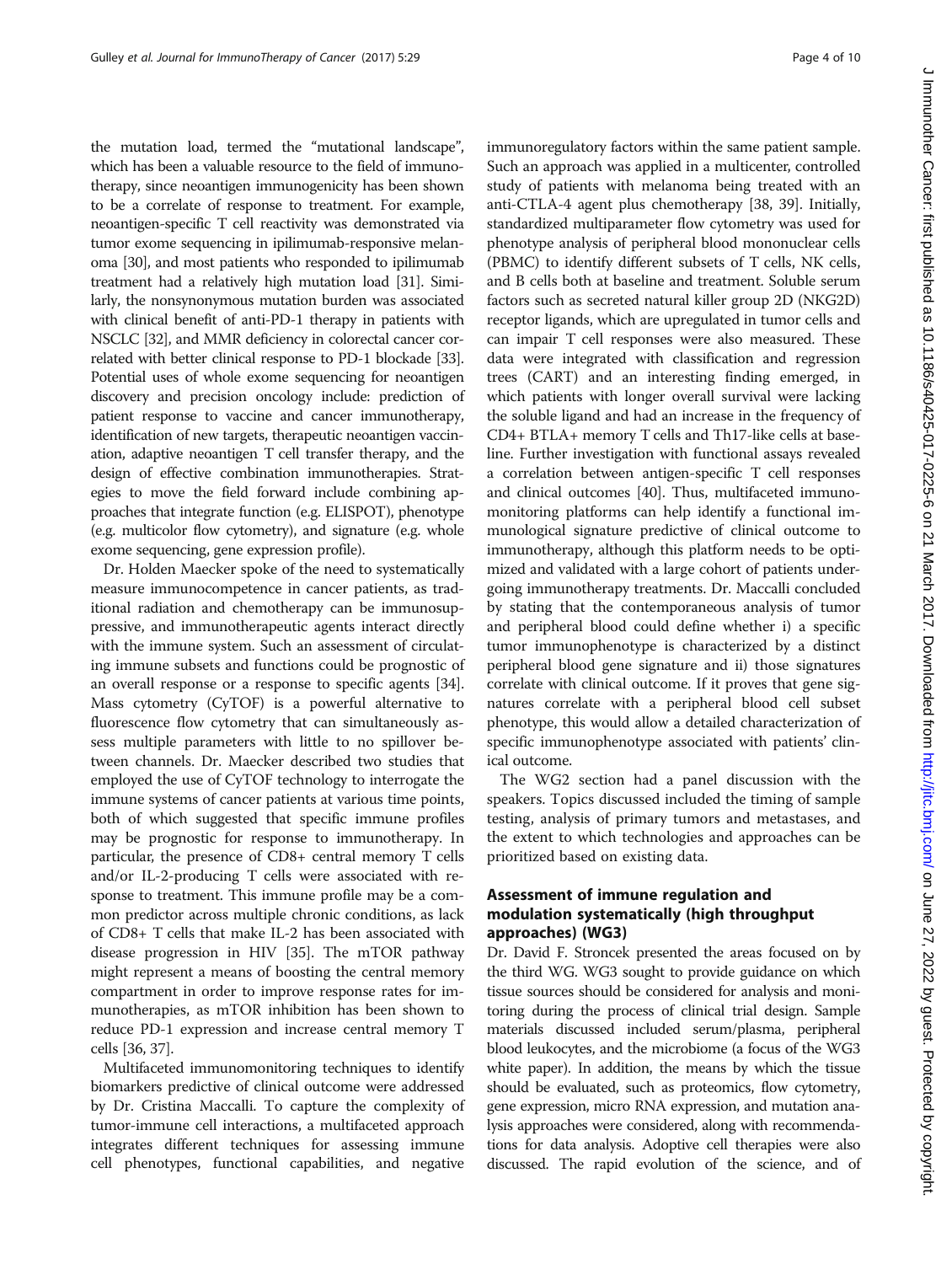analytical methods, as well as the very large quantities of data involved, present challenges to developing state-ofthe-art guidance [\[41\]](#page-8-0).

Dr. Peter P. Lee focused on three main aspects of the tumor microenvironment: 1) the importance of the tumor microenvironment to clinical outcomes, 2) the equal importance of the number of cells present and the spatial relationships between them, and 3) the tumor-draining lymph nodes (TDLN), which are the major site of cancer cell-immune cell interaction. Tumors comprise more than cancer cells alone, since roughly 50% of human tumors are >50% stroma. Patients with 'stroma-rich' tumors have poorer clinical outcomes because stromal cells provide growth and metabolic factors that protect cancer cells from a variety of anti-cancer drugs, including chemotherapeutic agents and targeted drugs such as BRAF inhibitors. Indeed, stromal cell density appears to be an independent prognostic marker in breast, colorectal, pancreatic, and other cancers. As mentioned by other presenters, intratumoral immune cells are also predictive of clinical outcome, which led to the Immunoscore effort [\[42\]](#page-8-0) to aid in clinical decision-making. The interplay between cancer cells, immune cells, and non-immune stromal cells within the TME can be studied using an automated quantitative pathology imaging system. This system allows for the identification of spatial immune cell patterns within the tumor, which may have implications for clinical outcomes. For example, to address whether TDLN functionality is altered in cancer, immune cell populations were evaluated in disease-free versus relapsed breast cancer patients. A significantly higher percentage of CD4+ T cells and CD1a + dendritic cells (DC) was found in the draining lymph nodes of patients who remained disease-free versus those who had relapsed, and this immune profile alone correlated with disease-free survival [\[43](#page-8-0)]. Spatially, DC within lymph nodes of disease-free patients were found in clusters, whereas the architecture of DC clusters from the nodes of patients whose disease had relapsed were disrupted —a pattern that also correlated with clinical outcome [\[44\]](#page-8-0). Quantitative, spatial image analysis of tumors and TDLN will be highly informative in understanding how therapies modulate the balance between cancer and host immune responses.

The importance of monitoring adoptive cellular therapies as a means of improving clinical outcomes for patients was presented by Dr. David F. Stroncek. Multiple studies of tumor-infiltrating lymphocytes (TIL) as sources of autologous cells for transfer in patients with melanoma have yielded markers indicative of clinical outcome. Specifically, higher total numbers and percent of CD8+ T cells infused are associated with improved outcomes, as is persistence of T cell clones post-infusion. Other markers have been correlated with outcomes in individual studies and may merit additional investigation, such as telomere length and expression of CD27 [\[45\]](#page-9-0). Studies of CD19 CAR T cells in patients with lymphoma or acute lymphocytic leukemia (ALL) have demonstrated that peak levels of CAR T cells with a high CD8:CD4 T cell ratio, and higher numbers of CD8+ effector T cells, are associated with a better response [[46](#page-9-0)–[48\]](#page-9-0). Factors that influence high peak blood levels of CD19 CAR T cells include the presence of CD19 + cells at the time of infusion (lymphoma) [[47](#page-9-0)] and quantities of blasts in bone marrow (ALL). Dr. Stroncek also commented on three complications associated with adoptive cellular therapies: tumor lysis syndrome, cytokine release syndrome (CRS), and neurotoxicity, and the use of biomarkers to assess them. Patients with a higher tumor burden and greater numbers of circulating CAR T cells are more likely to experience CRS [[46](#page-9-0)]. In the clinic, elevated levels of IFNγ and IL-6, or C-reactive protein (CRP) as a surrogate for IL-6, can be tested for, as markers of toxicity [[46\]](#page-9-0). Closing recommendations focused on monitoring levels of adoptively transferred cells; analyzing infused cells for phenotype, gene expression, and polymorphisms; and tracking CRP levels post-treatment.

Dr. Barbara Seliger opened the discussion about immune monitoring of clinical trials by noting that the primary goal of cancer immunotherapy is to increase antitumor activity by activating the immune response, altering the tumor microenvironment, and overcoming tumorassociated barriers. In order to analyze the efficacy of these strategies, it is necessary to integrate multiple highthroughput technologies, which requires investigators to obtain patient samples of peripheral blood, tumor cells, and tumor-infiltrating cells. Ideally, samples should be collected prior to, during, and after treatment, depending on the type of immunotherapy used. Although such an approach is best suited for peripheral blood and in the setting of melanoma, the discovery of links between the immune response and the expression of immune modulatory molecules on tumors may present alternative approaches to monitoring. For example, a decrease in tumor antigen expression is associated with a lack of tumorspecific immune response, and alterations in class I antigen presentation can lead to reduced effector cell cytotoxicity. [\[49](#page-9-0)]. It is also important to note that certain types of immunotherapy, including peptide vaccination, checkpoint inhibitors, and adoptive T cell transfer, have been shown to allow for the evolution of acquired resistance to treatment by selecting for HLA class I loss variants. HLA-G is a non-classical HLA class I molecule that is a putative novel inhibitory checkpoint, as it is often over-expressed in tumors, can inhibit NK and T cell mediated cytotoxicity, and is associated with poorer prognoses in a variety of solid tumors [[50](#page-9-0)]. Dr. Seliger closed by saying that it is important to understand the mechanisms of immune escape in order to appropriately apply immunomodulatory agents, but immune monitoring should not cease once a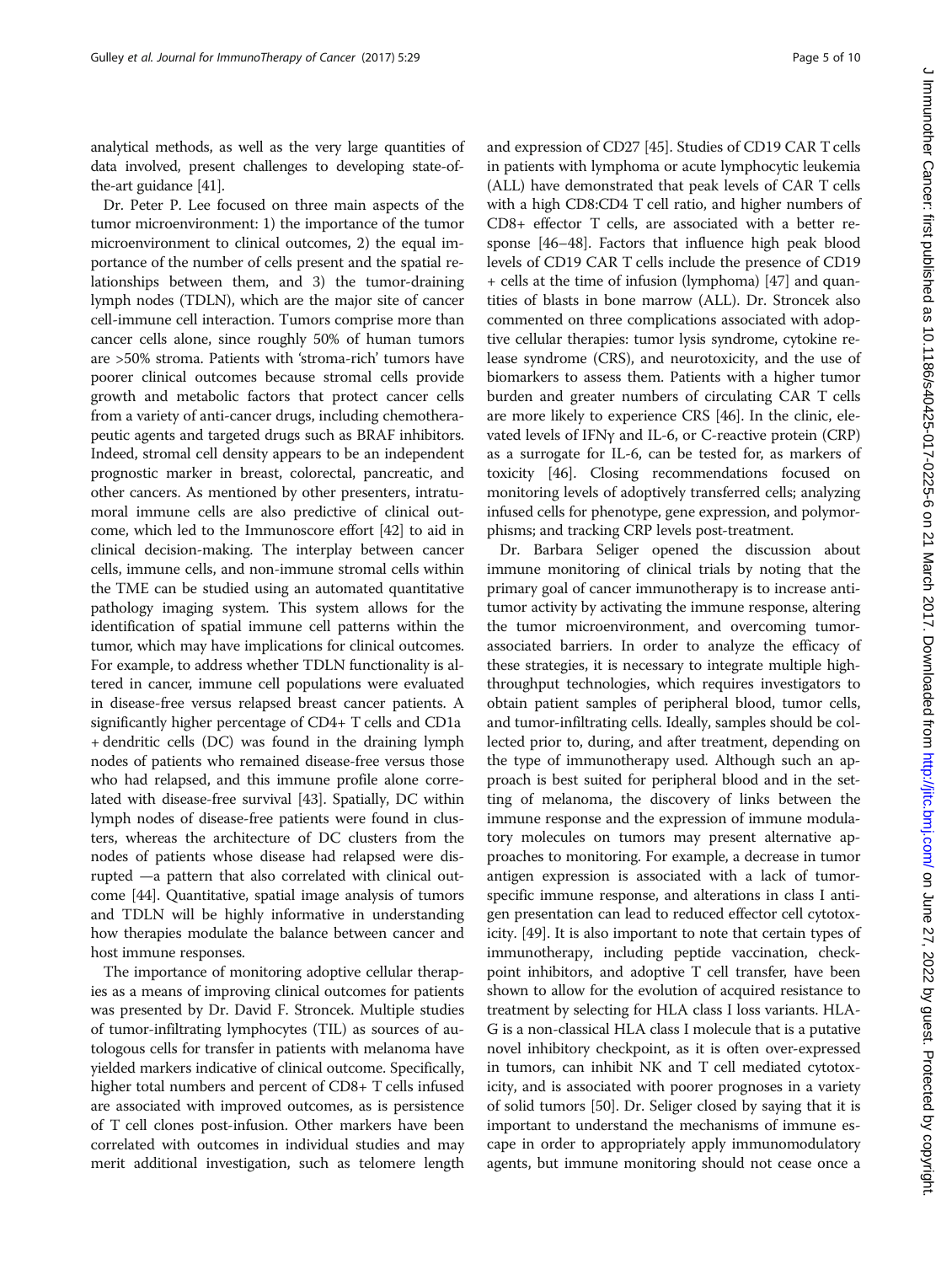therapy has been selected. Rather, continued monitoring is an important means of addressing resistance to treatment that may emerge over time.

Ms. Janet Siebert described the current state of immune monitoring as a compilation of "humpty dumpty data sets" in her presentation on Analysis of the Systemic Host Response. Her statement emphasized that contemporary data sets are generated through interrogation of multiple tissues, using multiple assays, from multiple organizations (from multiple intra- or inter-institutional cores), across academia, industry, and government. Such fragmentation could reduce the feasibility of measuring of the systemic response. Instead, the field needs to move toward the compilation of integrated heterogeneous data sets or "het sets", which use a consistent assay-agnostic format that spans assays, tissues, and organizations, and supports analysis of the systemic cross-compartment response. Advantages of het sets include a common technical and conceptual representation of an otherwise unwieldy data set, the application of the same analytical tools to a large number of analytes from different assays, and the ability to apply established multivariable analytical approaches to the integrated whole. Ideally, these analytical approaches would be well-established and magnitude-insensitive with both visual and quantitative results that can be easily validated in follow-up studies. Decision tree classification is an example of a suitable analytical approach that seeks to determine which analytes most cleanly separate patients into responder and non-responder groups. These can be supplemented with reference data sets to ensure that thresholds are not arbitrary or over-fitted. To address systemic responses that span assays or tissues, linear regression modeling can be used to capture the relationship between analyte pairs [\[51\]](#page-9-0). The resulting complex immunological data can then be synthesized with a network arc diagram to provide succinct visualization, and insights into underlying the biological mechanisms of interest, such as responsiveness to therapy [[52](#page-9-0)].

During the WG3 panel discussion, the speakers commented on the use of high throughput technologies to test adoptive cellular therapies, and detection of tertiary lymphoid structures.

## Prediction of clinical outcome based on baseline measures (WG4)

Dr. Sacha Gnjatic introduced the fourth WG and its activities. Aiming to provide recommendations on how to predict a patient's response to treatment through analysis of baseline biomarkers in blood and tumor, including MDSC and other immature myeloid cells, and checkpoint molecule expression. WG4 also focused on the diversity of immune cells present in the TME (including tertiary lymphoid structures), effectiveness of peripheral surrogates of the TME, and new technologies

to aid in the comprehensive analysis of baseline immunity (manuscript in revision for the Journal for Immuno-Therapy of Cancer).

Investigations into the tumor microenvironment at a genetic level, as presented by Dr. Samir N. Khleif, seek to address whether genetic changes within the tumor microenvironment can guide the design of cancer immunotherapeutics. The power of this approach was illustrated by investigations into Ras as a mutated antigen immune target. In contrast to prognostic or predictive biomarkers, immune targets are biomarkers that might not correlate strongly with response to treatment, such as PD-L1, but can help direct the development of therapies. Dr. Khleif described a study in which Ras mutations were used as immune target biomarkers. Patients with advanced solid tumors bearing Ras mutations were given a cancer vaccine comprised of autologous peptides along with IL-2, GM-CSF, or both. Although most patients developed antigenspecific immune responses, only one patient out of 57 generated productive immunity that went on to eliminate the tumor cells [[53](#page-9-0)]. This disparity led to the discovery that regulatory T cell (Tregs) are significantly expanded in colon cancer patients with mutated Ras compared to both healthy individuals and colon cancer patients with wildtype Ras. It was found that mutant Ras activates the MEK-ERK-AP1 pathway to induce secretion of high levels of IL-10 and TGF-β1, which generate local induction of regulatory T cells (Treg) in the tumor microenvironment [[54](#page-9-0)]. Ras mutation was noted to be an early event in the development of tumors leading to the proliferation of affected cells, and the resulting induction of Treg serves to support tumor immune escape by creating a suppressive microenvironment that inhibits the anti-tumor immune response. Dr. Khleif suggested that an additional agent targeting Treg could boost the efficacy of a cancer vaccine in patients with Ras mutations. Thus mutated antigens used as immune target biomarkers can also guide investigations into immune bystander effects on the microenvironment, with the potential to inform the development of rational combination treatments.

In a forward-looking discussion, Dr. Vaios Karanikas presented on multiplex immunohistochemistry (IHC) in clinically annotated material: where are we and where are we going? As more clinical data become available from patients treated with cancer immunotherapies, it has become clear that patients with inflamed tumors are more likely to respond to treatment. A deeper understanding of the interactions between the immune system and tumor cells within the tumor microenvironment is needed to achieve the ultimate goal of designing therapeutic strategies capable of inflaming "cold" tumors and addressing immune escape mechanisms. The identification of predictive and prognostic biomarkers using high throughput approaches like multiplex IHC would aid this endeavor and Dr. Karanikas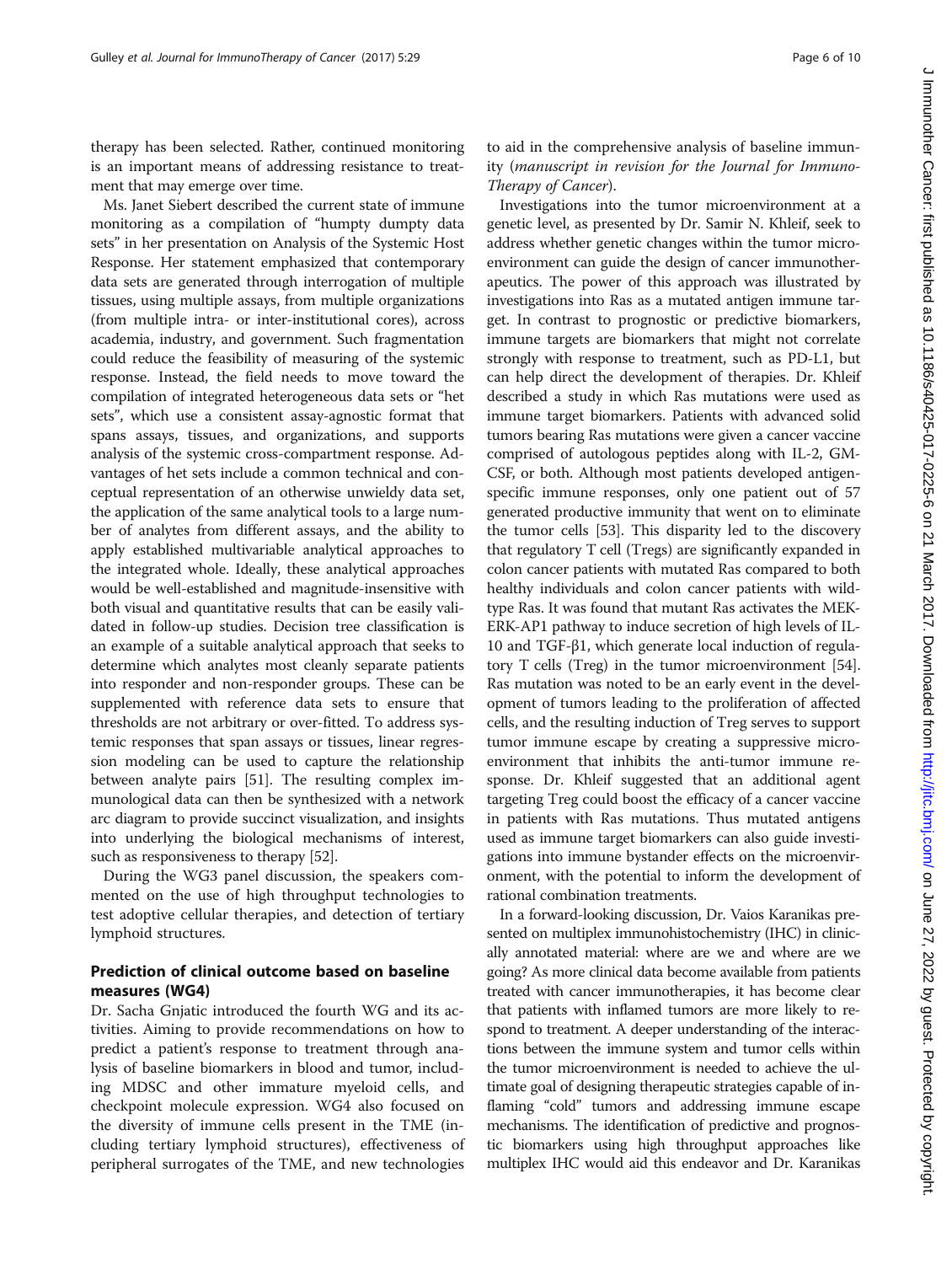offered a number of best practices for consideration. As tumor cells do not develop in isolation, it is imperative to assess the TME comprehensively (immune cells, stroma, and tumor cells), and compare paired samples from the same patient before, during, and after treatment. Choice of technology, e.g., chromogenic vs immunofluorescence, and antibody selection, can be guided by pragmatism. A relevant example of the complex questions that can be addressed by multiplex IHC includes the efforts to define the tumor-infiltrating cell types. This approach demonstrated the prognostic value of specific subsets of immune cell infiltrates [\[55](#page-9-0), [56\]](#page-9-0), their spatial distribution within the TME [[57](#page-9-0), [58](#page-9-0)], and qualitative characteristics such as an exhausted phenotype [\[7,](#page-8-0) [59](#page-9-0)]. Importantly, the integration of complementary technologies such as multiplex IHC, mutational profiling, and gene expression patterns can overcome the limitations of each method, as well as offer an improved understanding of the TME toward the identification of predictive and prognostic immune biomarkers.

The identification of biomarkers in the peripheral blood – the most readily available tissue for sampling – to assess a patient's response to treatment was the focus of Dr. Marcus O. Butler's Multiplex/Blood Profiles presentation. Central to this approach is a need to identify whether biomarkers in the TME are also present in the peripheral blood. Investigations into circulating PD-1+ lymphocytes, which have been shown to contain T cells specific for tumor-associated antigens and neoantigens, have provided evidence to suggest that this is possible, although such populations of interest are less frequent in blood [\[60\]](#page-9-0). The main tools available to interrogate rare cell populations include flow and mass cytometry and a number of different computational methodologies have been published to guide the analysis of these complex data [[61](#page-9-0)]. In addition to its utility as a window into the TME, the peripheral compartment can be used to try to influence baseline immunity. One such study involved the adoptive transfer of in vitro-activated tumor antigen-specific T cells into patients with metastatic melanoma, the result of which was a stable increase in anti-tumor central memory cells detectable in the peripheral blood [\[62](#page-9-0)]. Upon subsequent treatment with anti-CTLA-4, the transferred cells expanded and generated partial responses [[62](#page-9-0)] that laid the foundation for follow up studies including Adoptive Cell Therapy InVigorated to Augment Tumor Eradication (ACTIVATE): Cohorts 1–3.

In a discussion about B cells at the tumor site, and systemic humoral responses, as predictive biomarkers, Dr. Sacha Gnjatic noted that B cells organized in tertiary lymphoid structures (TLS) can be identified near tumors and the presence of dense follicular B cells along with mature DC is associated with a good prognosis in non-small cell lung cancer (NSCLC) [\[63\]](#page-9-0). Taking these observations a step further, investigators sought to determine whether the specificity of local and circulating antibodies may reflect the immunogenicity of the tumor. Tumor antigen-specific humoral immunity has been previously shown to correlate with CD4+ and CD8+ T cell responses to the cancer-testis antigen NY-ESO-1 [\[64, 65](#page-9-0)], and more recent studies in patients with NSCLC have gone on to demonstrate correlations between anti-NY-ESO-1 antibody titers and tumor stage, overall survival, and clinical course following anti-CTLA-4 immunotherapy [\[66, 67](#page-9-0)]. To translate humoral immune monitoring to the clinic, a seromics approach would allow for a sensitive and high-throughput means of detecting alterations in the antibody repertoire as a surrogate for the tumor immune response. Additional work in the area of comprehensive immune monitoring will need to establish appropriate targets that assign functionality to antigen specificity and relate to clinical outcomes.

The WG4 panel discussion addressed issues of tumor acquisition, including cost, logistics, and enabling a culture of routine tissue banking at different institutions and clinical settings.

## National cancer institute perspectives on biomarkers

In a presentation focused on lessons learned from the peripheral immunoscore, Dr. Jeffrey Schlom, discussed applications for the current state of flow-based technology that now allows for identification of 123 immune cell subsets from one tube of blood, using 30 markers. The subsets analyzed include nine standard immune cell subsets and 118 additional subsets relating to maturation and function [[68](#page-9-0)]. In particular, monitoring of multiple peripheral immune subsets can aid in the identification of patients most likely to benefit from immunotherapy. For example, one study of patients with metastatic breast cancer treated with chemotherapy alone or in combination with cancer vaccine sought to use baseline measures of peripheral immunity to discriminate between patients with longer or shorter PFS. Indeed, a correlation between the presence of particular immune cells at baseline and disease progression was noted, although only in the combination therapy arm [\[69](#page-9-0)]. Such peripheral immunoscore analyses are intended to complement biopsy analyses, and can be used in many cancer types and stages for which biopsies are not easily obtained. Peripheral immune monitoring can extend beyond cells to the level of antigens. Several studies have demonstrated improved clinical outcomes due to the presence of cascade antigens (epitope spreading) following treatment with cancer vaccines as a result of tumor cell lysis and subsequent cross-priming [[70](#page-9-0)–[74](#page-9-0)]. For example, a trial using the cancer vaccine PROSTVAC in patients with prostate cancer revealed that a majority of patients generated T cells that mounted an immune response to antigens not present in the vaccine [\[75](#page-9-0)]. These data indicate a means by which heterogeneity among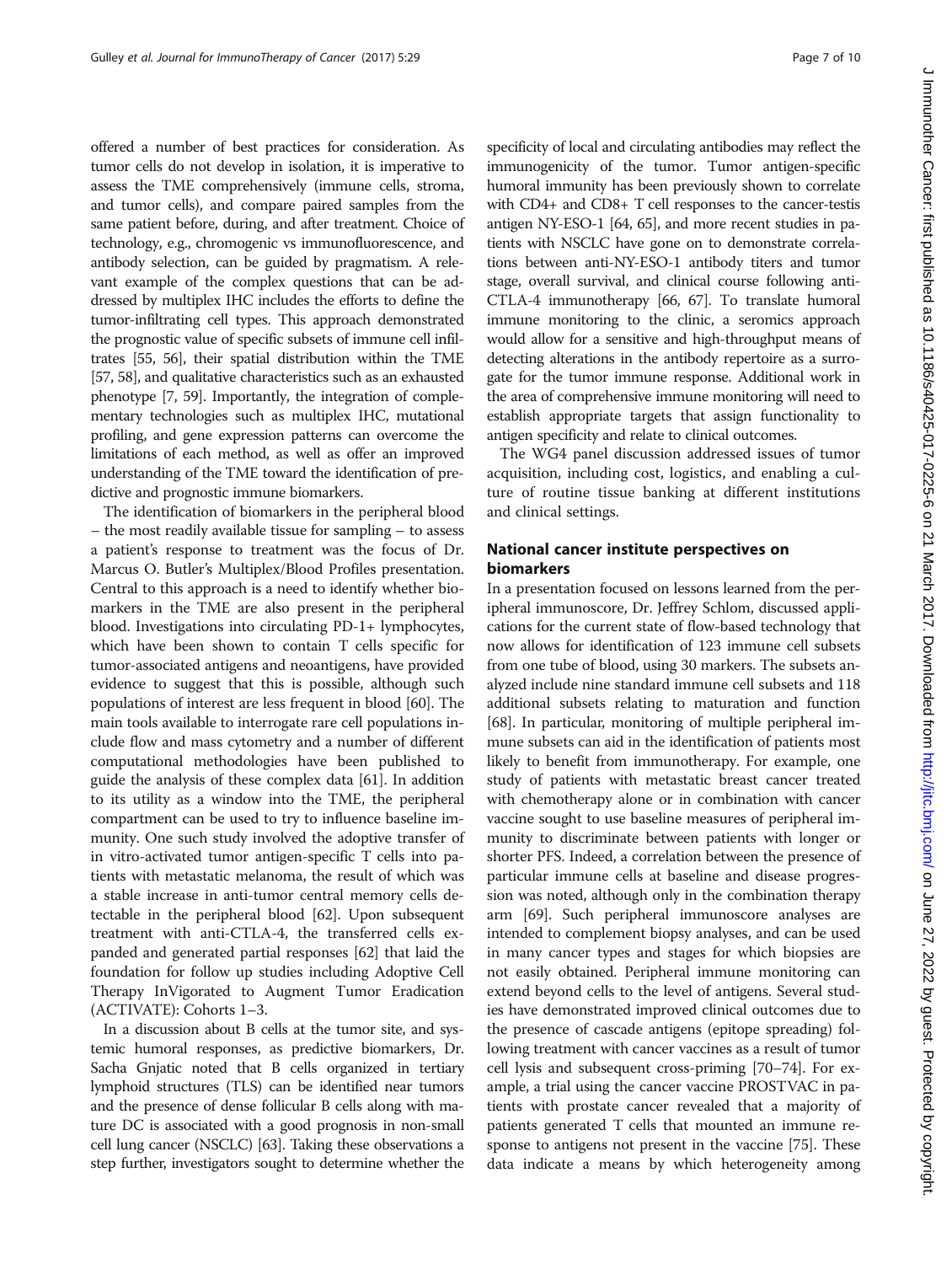tumor cells can be minimized therapeutically, and Dr. Schlom suggested that all cancer vaccine clinical trials should include cascade antigen analyses.

Dr. Jay A. Berzofsky discussed the utility of extracellular vesicles (EV) as biomarkers of immune responses and tumor responses in cancer immunotherapy. Although previously underestimated as a homogeneous population, EV are gaining interest as diverse subsets that play many immunoregulatory roles in cancer. Released by both immune cells and tumor cells, EV are 100 nm particles capable of shuttling "packets" of information in the form of mRNA, miRNA, and protein between cells, the effects of which can be immunostimulatory or immunosuppressive. Similar to standard FACS technology, nanoFACS was developed to analyze, sort, and decode EV subsets based on light scatter and fluorescence. Once sorted, the EV could be further analyzed by molecular profiling via protein expression and RNA/DNA typing. The analysis of EV from patient plasma samples could provide a means of monitoring the immune response and directing treatment decisions, and it has the potential to make both membrane-bound and soluble (exosome-bound) TMEspecific biomarkers accessible via "liquid biopsy".

### Conclusions

In his closing remarks, Dr. James L. Gulley was optimistic that the opportunities presented by the use of biomarkers for immune monitoring outweighed current challenges. Having raised awareness of potential difficulties in immune biomarker research, the SITC Biomarkers Task Force WGs have also made recommendations for how to approach these challenges, and will continue to provide guidance as the field develops.

#### Abbreviations

ALL: Acute lymphoblastic leukemia; CRS: Cytokine release syndrome; CyTOF: Cytometry by time-of-flight, mass cytometry; DC: Dendritic cell(s); EV: Extracellular vesicle(s); FDA: U.S. Food and Drug Administration; ICS: Intracellular cytokine staining; IHC: Immunohistochemistry; IVD: In vitro diagnostic; JITC: Journal for immunotherapy of cancer; NCI: National cancer institute; NKG2D: Natural killer group 2D; NSCLC: Non-small cell lung cancer; PBMC: Peripheral blood mononuclear cells; PFS: Progression-free survival; qPACC: Quantitative real-time PCR assisted cell counting; SITC: Society for immunotherapy of cancer; TCR: T cell receptor; TDLN: Tumor-draining lymph nodes; TIL: Tumor-infiltrating lymphocyte(s); TLS: Tertiary lymphoid structures; TME: Tumor microenvironment; Treg: Regulatory T cell(s); WG: Working group.

#### Acknowledgments

The views presented in this article do not necessarily reflect those of the U.S. Food and Drug Administration. The authors thank Stefanie Haasken, PhD for significant expert editorial assistance and SITC staff for organizing the symposium.

#### Funding

Not applicable.

Availability of data and materials Not applicable.

#### Authors' contributions

JG wrote and edited the meeting report. JB wrote and edited the meeting report. MB wrote and edited the meeting report. AC wrote and edited the meeting report. BF wrote and edited the meeting report. SG wrote and edited the meeting report. SJ wrote and edited the meeting report. SK wrote and edited the meeting report. VK wrote and edited the meeting report. SNK wrote and edited the meeting report. IK wrote and edited the meeting report. PL wrote and edited the meeting report. CM wrote and edited the meeting report. HM wrote and edited the meeting report. JS wrote and edited the meeting report. BS wrote and edited the meeting report. JS wrote and edited the meeting report. DS wrote and edited the meeting report. MT wrote and edited the meeting report. JY wrote and edited the meeting report. LB wrote and edited the meeting report. All authors contributed equally to the writing and critical review of this meeting report. All authors read and approved the final manuscript.

#### Competing interests

AC is an employee of NanoString Technologies and also has ownership interests in NanoString Technologies; BAF is an employee of UbiVac and holds intellectual property rights and ownership interests in UbiVac, is a consultant for PerkinElmer, Inc. and Argos Therapeutics, Inc., is contracted to do research with Janssen, Bristol-Myers Squibb, Peregrine Pharmaceuticals, Inc., and Viralytics Ltd., has ownership interests in UbiVac, and other relationships with Aduro Biotech, Inc., Advanced Cell Diagnostics, Inc., Definiens, MedImmune LLC, and Roche; SG holds intellectual property rights and receives royalties from Ludwig Institute for Cancer Research, Ltd., is a consultant for Neon Therapeutics, B4CC, Inc., and Bristol-Myers Squibb, and is contracted to do research for Immune Design and Janssen Pharmaceuticals, Inc.; SJ has ownership interests in Merck, Roche, and Bristol-Myers Squibb.

VK is a full-time employee of Roche and holds intellectual property rights and receives royalties from Roche; SNK is a consultant for Advaxis, Genentech, Inc., AstraZeneca, MedThink Communications, Merus, PDS Biotechnology Corp., Global Health Integrators, Gilead Sciences, Inc., UbiVac, Nektar Therapeutics, Syndax Pharmaceuticals, and NantKwest, serves on advisory boards for Jefferies LLC and Janssen Pharmaceuticals, Inc., is contracted to do research for Advaxis, CureTech Ltd., and PDS Biotechnology Corp., and has ownership interest in Advaxis; IK is an employee of and has ownership interests in Adaptive Biotechnologies; BS has received research funding from Bristol-Meyers Squibb; JS is an employee of CytoAnalytics; JY is an employee of Merck and holds a patent with Adaptive Biotechnologies; LHB is a consultant for Oxford Immunotec, Inc., Affymetrix, Inc., Merck, Biodesix, Inc., Verastem, Inc., and the University of California, Los Angeles, and has ownership interest in Kite Pharma, Inc. All authors declare that they have no other financial or non-financial competing interests.

#### Consent for publication

Not applicable.

#### Ethics approval and consent to participate Not applicable.

#### Author details

<sup>1</sup>Genitourinary Malignancies Branch, Center for Cancer Research, NCI, 10 Center Dr., 13 N240, Bethesda, MD 20892, USA. <sup>2</sup>Vaccine Branch, Center for Cancer Research, 41 Medlars Dr, Bldg 41 Rm D702D, Bethesda, MD 20892, USA. <sup>3</sup>Princess Margaret Cancer Center/Ontario Cancer Institute, RM 9-622 610 University Ave, Toronto, ON, Canada. <sup>4</sup>NanoString, Inc., 500 Fairview Avenue North, Seattle, WA 98109, USA. <sup>5</sup>Earle A. Chiles Research Institute Providence Cancer Center, 4805 NE Glisan Street, Portland, OR 97213, USA. 6 Department of Hematology/Oncology, Tisch Cancer Institute, Icahn School of Medicine at Mount Sinai, S5-105, 1470 Madison Avenue, Box 1128, New York, NY 10029, USA.<sup>7</sup>ZellNet Consulting, Inc., 555 North Avenue, Fort Lee, NJ 07024, USA. <sup>8</sup>Center for Devices and Radiological Health, U.S. Food and Drug Administration, 1401 Rockville Pike, Rockville, MD 20852, USA. <sup>9</sup>Roche Innovation Center Zurich, Wagistrasse 18, Schlieren, Switzerland. <sup>10</sup>Georgia Cancer Center, Augusta University, 1120 15th Street, CN-2101A, Augusta, GA 30912, USA. 11Adaptive Biotechnologies, Inc., 1551 Eastlake Ave. E., Seattle, WA 98102, USA. <sup>12</sup>Department of Immuno-oncology, City of Hope, 1500 East Duarte Road, Duarte, CA 91010, USA. <sup>13</sup>Department of Translational Medicine, Sidra Medical and Research Center, Doha, Qatar. <sup>14</sup>Stanford University Medical Center, 299 Campus Drive, Stanford, CA 94303, USA. <sup>15</sup>National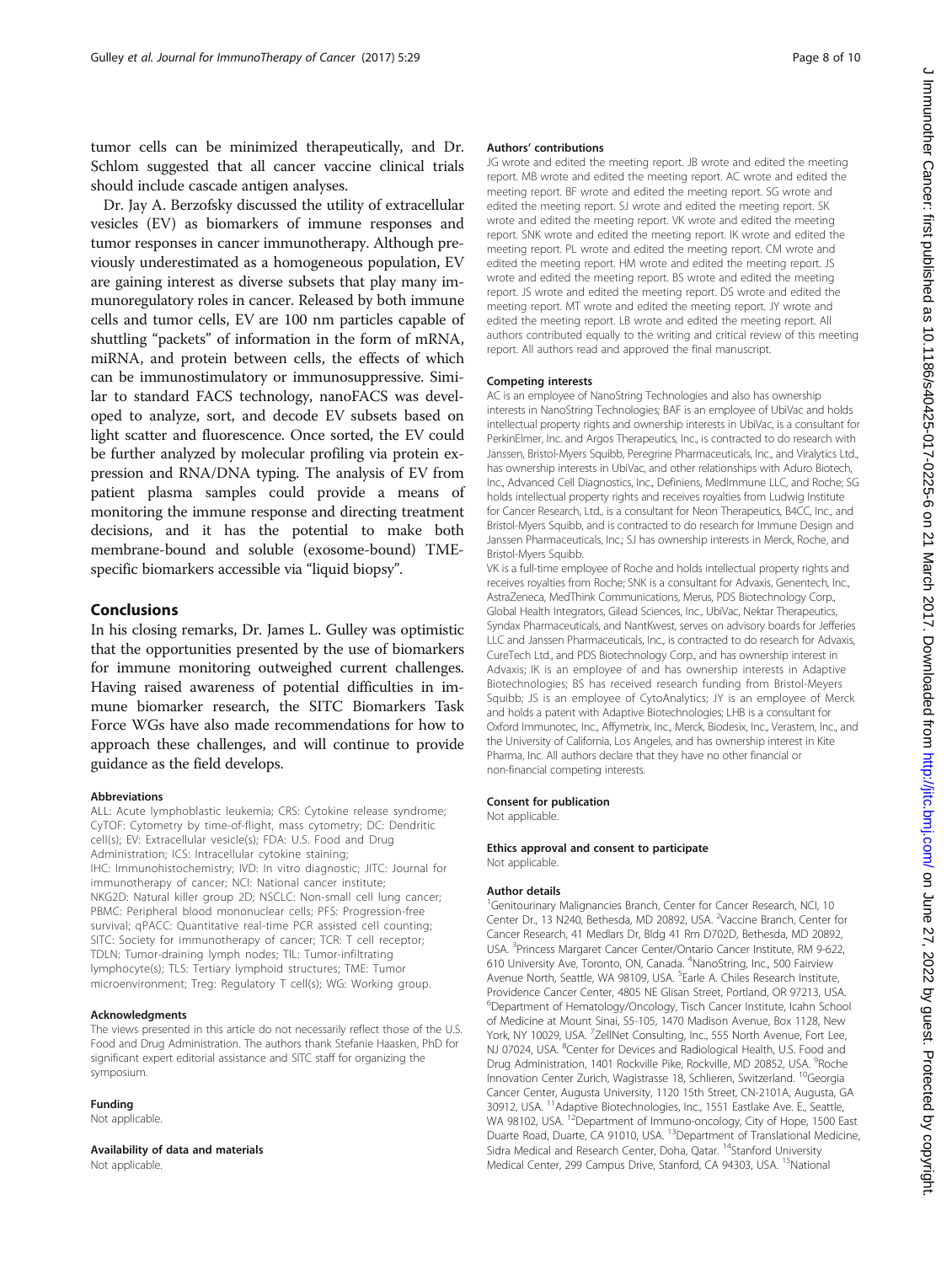<span id="page-8-0"></span>Cancer Institute, National Institutes of Health, 10 Center Drive, Bldg. 10, Room 8B09, Bethesda, MD 20892, USA. <sup>16</sup>Institute of Medical Immunology, Martin Luther University Halle-Wittenberg, Magdeburger Str. 2, Halle, Germany. 17CytoAnalytics, 3500 South Albion Street, Cherry Hills Village, CO 80113, USA. <sup>18</sup>Department of Transfusion Medicine, National Institutes of Health, 10 Center Drive, Building 10, Room 3C720, Bethesda, MD 20892, USA. <sup>19</sup>National Cancer Institute, Cancer Diagnosis Program, DCTD, National Institutes of Health, 9609 Medical Center Drive, Bethesda 20892, MD, USA. <sup>20</sup>Early Clinical Oncology Development, Merck Research Laboratories, Rahway, NJ 07065, USA.<sup>21</sup>Department of Medicine, Surgery and Immunology, University of Pittsburgh Cancer Institute, 5117 Centre Avenue, Pittsburgh, PA 15213, USA.

#### Received: 3 January 2017 Accepted: 13 February 2017 Published online: 21 March 2017

#### References

- Masucci GV, Cesano A, Hawtin R, Janetzki S, Zhang J, Kirsch I, et al. Validation of biomarkers to predict response to immunotherapy in cancer: Volume I — preanalytical and analytical validation. J ImmunoTher Cancer. 2016;4(1):76.
- 2. Dobbin KK, Cesano A, Alvarez J, Hawtin R, Janetzki S, Kirsch I, et al. Validation of biomarkers to predict response to immunotherapy in cancer: Volume II — clinical validation and regulatory considerations. J ImmunoTher Cancer. 2016;4(1):77.
- 3. Chau CH, Rixe O, McLeod H, Figg WD. Validation of analytic methods for biomarkers used in drug development. Clin Cancer Res. 2008;14(19):5967–76.
- 4. Lee JW, Weiner RS, Sailstad JM, Bowsher RR, Knuth DW, O'Brien PJ, et al. Method validation and measurement of biomarkers in nonclinical and clinical samples in drug development: a conference report. Pharm Res. 2005;22(4):499–511.
- 5. Wu D, Emerson RO, Sherwood A, Loh ML, Angiolillo A, Howie B, et al. Detection of minimal residual disease in B lymphoblastic leukemia by highthroughput sequencing of IGH. Clin Cancer Res. 2014;20(17):4540–8.
- 6. Moreno V, Sanz-Pamplona R, Emerson R, Gruber S, Robins H: Tumor Infiltrating Lymphocytes and Colorectal Cancer Prognosis. In: 15th ASEICA International Congress: 21–23 Oct 2015; Seville, Spain; 2015.
- 7. Tumeh PC, Harview CL, Yearley JH, Shintaku IP, Taylor EJ, Robert L, et al. PD-1 blockade induces responses by inhibiting adaptive immune resistance. Nature. 2014;515(7528):568–71.
- 8. Janetzki S, Britten CM, Kalos M, Levitsky HI, Maecker HT, Melief CJ, et al. "MIATA"-minimal information about T cell assays. Immunity. 2009;31(4):527–8.
- 9. Mallone R, Mannering SI, Brooks-Worrell BM, Durinovic-Bello I, Cilio CM, Wong FS, et al. Isolation and preservation of peripheral blood mononuclear cells for analysis of islet antigen-reactive T cell responses: position statement of the T-Cell Workshop Committee of the Immunology of Diabetes Society. Clin Exp Immunol. 2011;163(1):33–49.
- 10. Janetzki S, Price L, Schroeder H, Britten CM, Welters MJ, Hoos A. Guidelines for the automated evaluation of Elispot assays. Nat Protoc. 2015;10(7):1098–115.
- 11. van der Burg SH, Kalos M, Gouttefangeas C, Janetzki S, Ottensmeier C, Welters MJ, et al. Harmonization of immune biomarker assays for clinical studies. Sci Transl Med. 2011;3(108):108ps44.
- 12. Kleen TO, Yuan J. Quantitative real-time PCR assisted cell counting (qPACC) for epigenetic - based immune cell quantification in blood and tissue. J Immunother Cancer. 2015;3:46.
- 13. Yuan J, Wang E, Fox BA. Immune Monitoring Technology Primer: protein microarray ('seromics'). J Immunother Cancer. 2016;4:2.
- 14. Maecker HT, Harari A. Immune monitoring technology primer: flow and mass cytometry. J Immunother Cancer. 2015;3:44.
- 15. Stack EC, Foukas PG, Lee PP. Multiplexed tissue biomarker imaging. J Immunother Cancer. 2016;4:9.
- 16. Kvistborg P, Clynes R, Song W, Yuan J. Immune monitoring technology primer: whole exome sequencing for neoantigen discovery and precision oncology. J ImmunoTher Cancer. 2016;4(1):22.
- 17. Kirsch I. Immune monitoring technology primer: immunosequencing. J Immunother Cancer. 2015;3(1):29.
- 18. Janetzki S. Immune monitoring technology primer: the enzyme-linked immunospot (Elispot) and Fluorospot assay. J Immunother Cancer. 2015;3(1):30.
- 19. Hawtin RE, Cesano A. Immune monitoring technology primer: Single Cell Network Profiling (SCNP). J ImmunoTher Cancer. 2015;3(1):34.
- 20. Dobbin KK. Immune monitoring technology primer: clinical validation for predictive markers. J ImmunoTher Cancer. 2015;3(1):40.
- 21. Brunet LR, LaBrie S, Hagemann T. Immune monitoring technology primer: immunoprofiling of antigen-stimulated blood. J ImmunoTher Cancer. 2016; 4(1):18.
- 22. Hermitte F. Biomarkers immune monitoring technology primer: Immunoscore® Colon. J ImmunoTher Cancer. 2016;4(1):57.
- 23. Cesano A. nCounter® PanCancer Immune Profiling Panel (NanoString Technologies, Inc., Seattle, WA). J ImmunoTher Cancer. 2015;3(1):42.
- 24. Yuan J, Hegde PS, Clynes R, Foukas PG, Harari A, Kleen TO, et al. Novel technologies and emerging biomarkers for personalized cancer immunotherapy. J Immunother Cancer. 2016;4:3.
- 25. Galon J, Costes A, Sanchez-Cabo F, Kirilovsky A, Mlecnik B, Lagorce-Pages C, et al. Type, density, and location of immune cells within human colorectal tumors predict clinical outcome. Science. 2006;313(5795):1960–4.
- 26. Brambilla E, Le Teuff G, Marguet S, Lantuejoul S, Dunant A, Graziano S, et al. Prognostic Effect of Tumor Lymphocytic Infiltration in Resectable Non-Small-Cell Lung Cancer. J Clin Oncol. 2016;34(11):1223–30.
- 27. Chen DS, Mellman I. Oncology meets immunology: the cancer-immunity cycle. Immunity. 2013;39(1):1–10.
- 28. Gerdes MJ, Sood A, Sevinsky C, Pris AD, Zavodszky MI, Ginty F. Emerging understanding of multiscale tumor heterogeneity. Front Oncol. 2014;4:366.
- 29. Feng Z, Puri S, Moudgil T, Wood W, Hoyt CC, Wang C, et al. Multispectral imaging of formalin-fixed tissue predicts ability to generate tumorinfiltrating lymphocytes from melanoma. J Immunother Cancer. 2015;3:47.
- 30. van Rooij N, van Buuren MM, Philips D, Velds A, Toebes M, Heemskerk B, et al. Tumor exome analysis reveals neoantigen-specific T-cell reactivity in an ipilimumab-responsive melanoma. J Clin Oncol. 2013;31(32):e439–42.
- 31. Snyder A, Makarov V, Merghoub T, Yuan J, Zaretsky JM, Desrichard A, et al. Genetic basis for clinical response to CTLA-4 blockade in melanoma. N Engl J Med. 2014;371(23):2189–99.
- 32. Rizvi NA, Hellmann MD, Snyder A, Kvistborg P, Makarov V, Havel JJ, et al. Cancer immunology. Mutational landscape determines sensitivity to PD-1 blockade in non-small cell lung cancer. Science. 2015;348(6230):124–8.
- 33. Le DT, Uram JN, Wang H, Bartlett BR, Kemberling H, Eyring AD, et al. PD-1 Blockade in Tumors with Mismatch-Repair Deficiency. N Engl J Med. 2015; 372(26):2509–20.
- 34. Chang S, Kohrt H, Maecker HT. Monitoring the immune competence of cancer patients to predict outcome. Cancer Immunol Immunother. 2014; 63(7):713–9.
- 35. Nomura LE, Emu B, Hoh R, Haaland P, Deeks SG, Martin JN, et al. IL-2 production correlates with effector cell differentiation in HIV-specific CD8+ T cells. AIDS Res Ther. 2006;3:18.
- 36. Mannick JB, Del Giudice G, Lattanzi M, Valiante NM, Praestgaard J, Huang B, et al. mTOR inhibition improves immune function in the elderly. Sci Transl Med. 2014;6(268):268ra179.
- 37. Araki K, Turner AP, Shaffer VO, Gangappa S, Keller SA, Bachmann MF, et al. mTOR regulates memory CD8 T-cell differentiation. Nature. 2009;460(7251):108–12.
- 38. Di Giacomo AM, Ascierto PA, Pilla L, Santinami M, Ferrucci PF, Giannarelli D, et al. Ipilimumab and fotemustine in patients with advanced melanoma (NIBIT-M1): an open-label, single-arm phase 2 trial. Lancet Oncol. 2012;13(9):879–86.
- 39. Di Giacomo AM, Ascierto PA, Queirolo P, Pilla L, Ridolfi R, Santinami M, et al. Three-year follow-up of advanced melanoma patients who received ipilimumab plus fotemustine in the Italian Network for Tumor Biotherapy (NIBIT)-M1 phase II study. Ann Oncol. 2015;26(4):798–803.
- 40. Maccalli C, Giannarelli D, Capocefalo F, Pilla L, Fonsatti E, Di Giacomo AM, et al. Immunological markers and clinical outcome of advanced melanoma patients receiving ipilimumab plus fotemustine in the NIBIT-M1 study. Oncoimmunology. 2016;5(2):e1071007.
- 41. Stroncek DF, Butterfield LH, Cannarile MA, Dhodapkar MV, Greten TF, Grivel JC, Kaufman DR, Kong HH, Korangy F, Lee PP, Marincola F, Rutella S, Siebert JC, Trinchieri G, Seliger B. Systematic evaluation of immune regulation and modulation. 2017; doi: [10.1186/s40425-017-0223-8.](http://dx.doi.org/10.1186/s40425-017-0223-8)
- 42. Galon J, Pages F, Marincola FM, Thurin M, Trinchieri G, Fox BA, et al. The immune score as a new possible approach for the classification of cancer. J Transl Med. 2012;10:1.
- 43. Kohrt HE, Nouri N, Nowels K, Johnson D, Holmes S, Lee PP. Profile of immune cells in axillary lymph nodes predicts disease-free survival in breast cancer. PLoS Med. 2005;2(9):e284.
- 44. Chang AY, Bhattacharya N, Mu J, Setiadi AF, Carcamo-Cavazos V, Lee GH, et al. Spatial organization of dendritic cells within tumor draining lymph nodes impacts clinical outcome in breast cancer patients. J Transl Med. 2013;11:242.